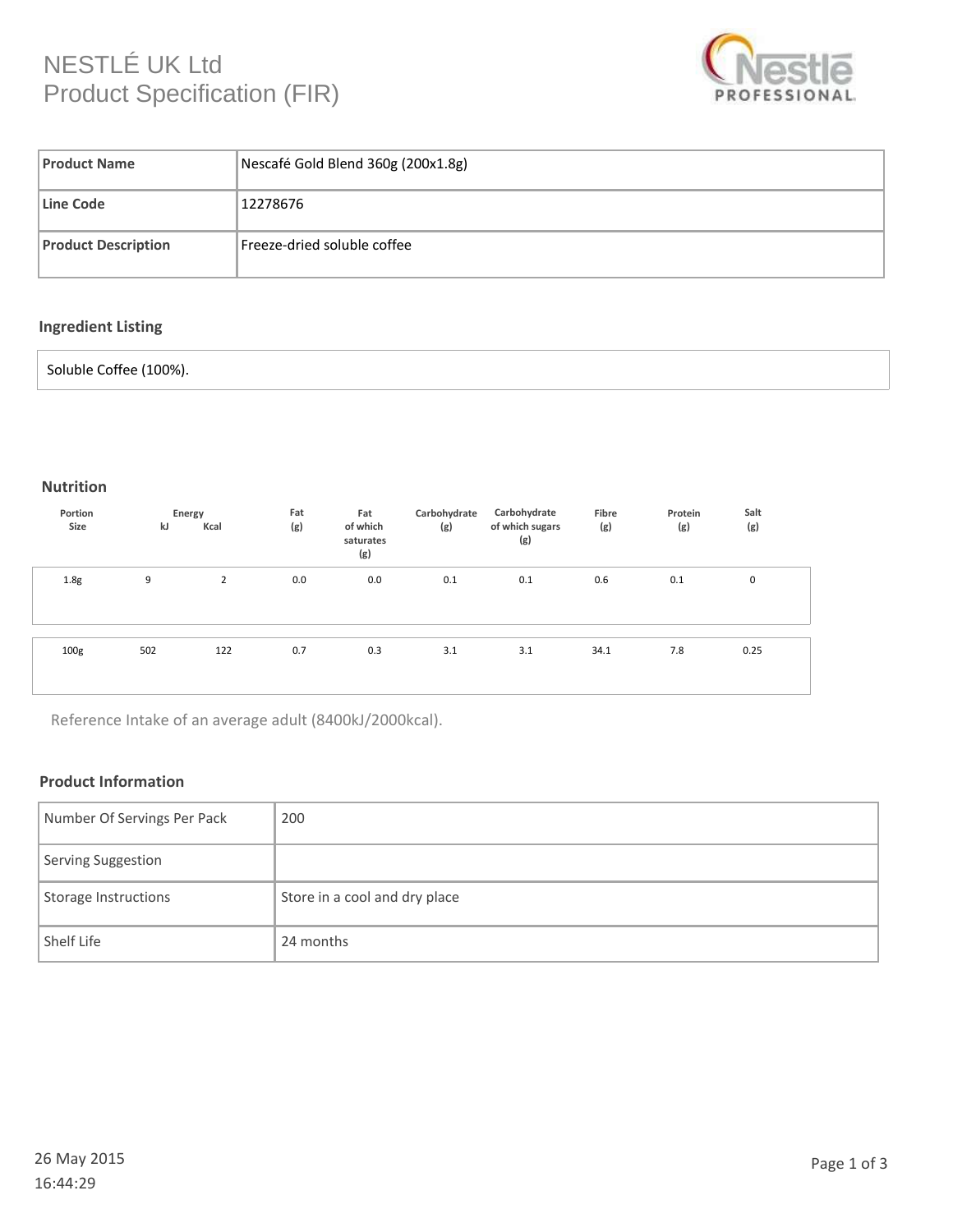## **Allergen and Intolerance Information**

| Constituents                                                    | Presence Contains/May contain/Free from,<br>according to GS1 definition |
|-----------------------------------------------------------------|-------------------------------------------------------------------------|
| Peanuts and Products Thereof                                    | Free From                                                               |
| <b>Other Nuts and Products Thereof</b>                          | Free From                                                               |
| Crustaceans and Products Thereof                                | <b>Free From</b>                                                        |
| Molluscs and Products Thereof                                   | Free From                                                               |
| <b>Fish And Products Thereof</b>                                | Free From                                                               |
| Eggs And Products Thereof                                       | Free From                                                               |
| Milk And Products Thereof Including Lactose                     | Free From                                                               |
| Soybeans And Products Thereof                                   | Free From                                                               |
| Cereals Containing Gluten And Products Thereof                  | Free From                                                               |
| Celery And Products Thereof                                     | Free From                                                               |
| Sesame Seeds And Products Thereof                               | <b>Free From</b>                                                        |
| <b>Mustard And Products Thereof</b>                             | Free From                                                               |
| Lupin And Derivatives Thereof                                   | Free From                                                               |
| Sulphur Dioxide / Sulphites At Concentrations More Than 10mg/kg | <b>Free From</b>                                                        |

### **Dietary Information**

| Suitable For A Vegetarian   | Yes        | Suitable For Halal  | <b>No</b> |
|-----------------------------|------------|---------------------|-----------|
| Suitable For A Vegan        | Yes        | Suitable For Kosher | <b>No</b> |
| Suitable For A Coeliac Diet | <b>Yes</b> |                     |           |

## **On Pack Claims**

100% pure coffee

## **Preparation Instructions**